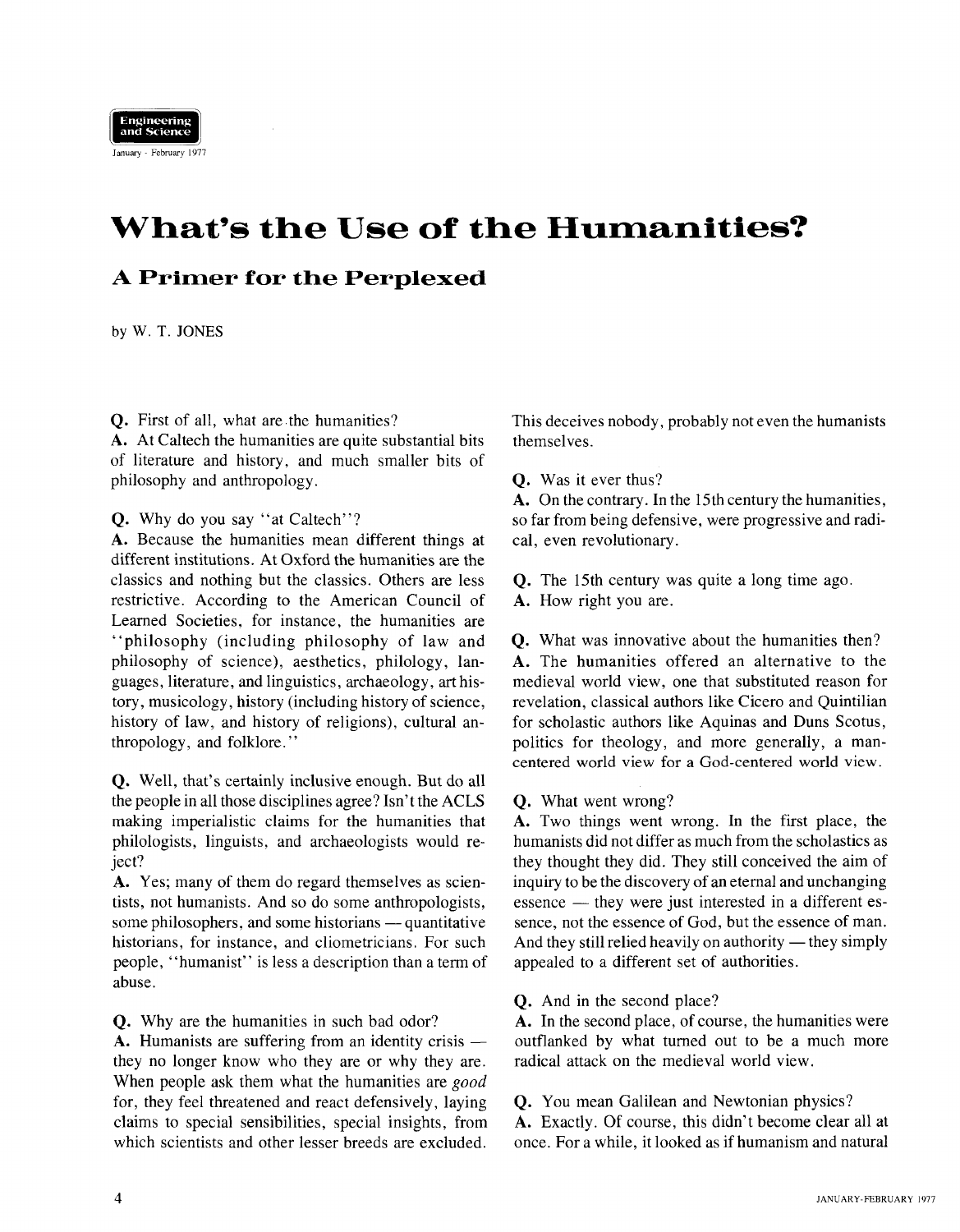science could divide the spoils - the humanists uncovering truths about man by their method and the physicists uncovering truths about nature by their method. But by the 19th century it was clear to everyone except possibly the humanists that if there are indeed any universal truths about human nature they were going to be discovered and formulated by the chemists and biologists, not by humanists.

**Q.** Yet after more than a century humanists and the humanities are still with us.

**A.** Yes. The humanities aren't merely a group of disciplines; they are also a collection of bureaucracies. You know how difficult it is to dislodge entrenched bureaucracies, especially in conservative organizations like colleges and universities. Besides, the humanities weren't very costly; they were luxuries that prosperous colleges and universities could afford. They came to be prized, curiously, just because they had been demonstrated to be useless.

**Q.** You sound rather like Thorstein Veblen.

**A.** Well, I think Veblen was right about conspicuous consumption. The humanities became, along with Newport ''cottages," Pierce Arrows, and Blue Boys, a mark of wealth and affluence  $-$  things it was important to show one could afford to pay for, precisely because they were useless.

**Q.** Did the humanists lend themselves to this revised view of their social role?

**A.** I'm afraid many of them fell into it naturally. They became purveyors not of truth bat of culture, "the best that has been thought and said." They offered themselves to the public as civilizers of rude but vigorous barbarians. They guaranteed to apply a veneer of culture to the prospective engineers, lawyers, and physicians who were emerging from the universities and who, everyone agreed, were the real makers and shakers of society. But they also guaranteed that the veneer who, everyone agreed, were the real makers and shakers of society. But they also guaranteed that the veneer<br>would be thin - it would leave untouched the real technocrat below the surface.

**Q.** Now you sound like Nietzsche.

**A.** You mean that you think I'm harsh. I agree. But I don't believe I'm grossly unfair.

**Q.** You admit that the humanities are not the purveyors of truth that they once claimed to be; you scorn the humanities as the purveyors of culture that they now present themselves as being. What role, then, can you see for the humanities in the contemporary world?

**A.** I think that loosening paradigms is a very important social role, and that the humanities are peculiarly well fitted to loosen paradigms.

**Q.** I haven't the faintest idea what you mean by "loosening paradigms. "

**A.** For me a paradigm is simply the world view that happens to be dominant in any society at any particular time. It includes the way of doing science at a particular time and also the particular set of beliefs about the world that are held to be "true" at that time, but it time and also the particular set of beliefs about the<br>world that are held to be "true" at that time, but it<br>includes more than that — it is the whole perspective, learned at mother's knee and then refined and corrected at school and college, from which one looks at the world. It is a complex lens through which we view the world. This perspective is so pervasive that most of us, most of the time, see through the lens without noticing it. That is, most of us are, metaphysically speaking, naive realists: We assume that the world we see through the lens of our particular paradigm is "out there" just as we happen to see it. To loosen a paradigm is precisely to become aware of the lens, to become aware of the fact that the world we are seeing is merely the world as seen from a particular perspective.

**Q.** You obviously think there is something noble and virtuous about loosening paradigms. Why?

**A.** You are putting words in my mouth. I am only saying that naive realism, as I have defined it, is a dysfunctional metaphysical attitude, especially in periods of rapid change. Naive realism and cognitive innovation are mutually incompatible, because people who believe that their view of the world is not a view. but the world itself, find it easy to reject alternative views as "obviously" false. And so they are likely to regard the innovators themselves with deep suspicion, not only mistaken but also somehow immoral. When one looks back over the history of Western culture, one hardly knows whether to laugh or to weep. What we see is a sequence in which an innovation is first rejected with scorn and contempt, then grudgingly tolerated, then generally accepted. At this point the cycle begins again. The new paradigm now deals with innovations as it was once dealt with  $-$  it condemns them as errors, instead of welcoming them as alternatives. The psychological and sociological costs to all parties are high. What I am saying is only that paradigm looseness can reduce these costs a bit.

**Q.** Now you sound rather like Wittgenstein.

**A.** You mean what he says about wanting to help the fly escape from the fly bottle?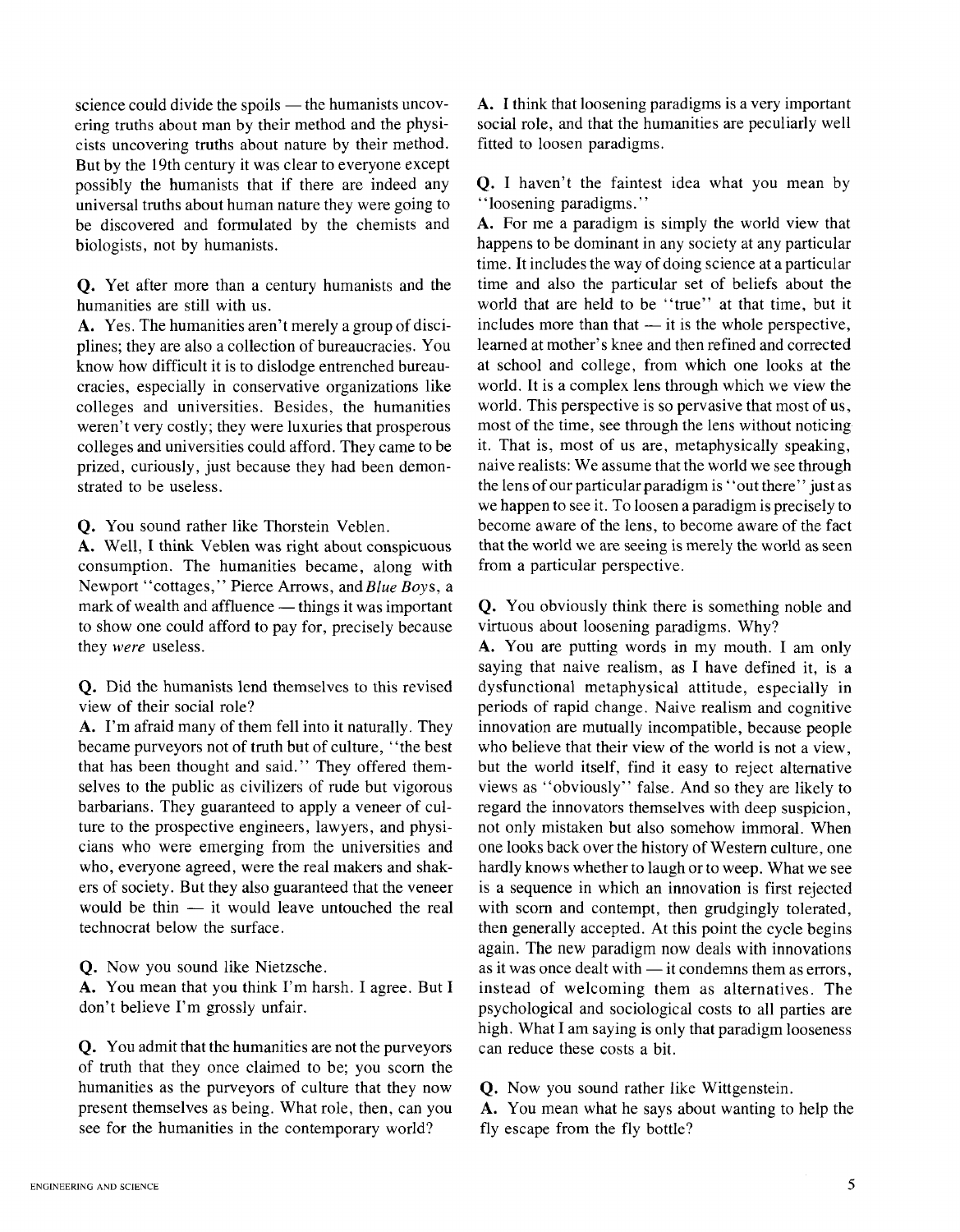**Q.** Yes. Aren't you saying that we are, all of us, imprisoned in those fly bottles that he called "forms of life''?

**A.** Yes, but Wittgenstein equated a form of life with a language - "to imagine a language means to imagine a<br>language - "to imagine a language means to imagine a form of life," he said; and he believed that the linguistic therapy he practiced in *Philosophical Investigations*  would free us from our fly bottles. For my part, I am less optimistic. The most seductive, the most dangerous, of all fly bottles is one which has a label, printed on the inside of the bottle, "I am not a fly bottle." Doubtless an exceptional fly now and then escapes from his fly bottle, but his period of free buzzing is likely to be short; sooner or later he lands in another bottle. As for the average, run-of-the-mill fly, the most that can be done is to help him come to some realization that he is stuck in a fly bottle, and the way to do this is to show him other flies in other fly bottles.

**Q.** What, if anything, has this to do with education? **A.** I am saying that one of the great aims of education **Q.** what, it anything, has this to do with education?<br>**A.** I am saying that one of the great aims of education should be to help students to learn how to enjoy  $$ should be to help students to learn how to enjoy  $-\epsilon n j \omega$ , not merely tolerate  $-\epsilon$  cognitive dissonance, cognitive ambiguity. The present educational system is very good at teaching students the particular tricks of the example of the present educational system is<br>very good at teaching students the particular tricks of<br>their particular trade — those parts of the dominant paradigm of their time that they need to know in order to be successful engineers, lawyers, physicians, or philosophers. It tends, however, to leave them the naive realists they were when they entered as freshmen; indeed, the better a university is at teaching relevant portions of the dominant paradigm, the more likely it is actually to foster naive realism. We should certainly continue to teach the relevant parts of the dominant paradigm - obviously we want an educational system that produces highly competent engineers, lawyers, physicians, and even, I suppose, philosophers. But we should also encourage paradigm looseness. We want an educational system that does not allow its graduates to live within their various competences as in a castle, protected by moat and drawbridge, but one that encourages them to look outside, even on occasion to step outside and view their castle from without.

**Q.** I still don't see how you would design a system that would produce the attitudes you desire, nor what role you envisage for the humanities in it.

**A.** I think that the educational system should be based on the principle of the joke.

- **Q.** The joke? Surely you're joking?
- **A.** No; I'm serious. Or rather, I'm making a serious

point, but choosing to make it by making a joke  $$ granted, only a small one  $-$  about jokes.

## **Q.** Please explain.

**A.** I recall a cartoon I saw in *The New Yorker* a few years ago, published during the hunting season. There is a drawing of a car speeding down a road in a forest, returning from a successful expedition. The hunter is lying prostrate across the hood of the car, and in the driver's seat is a debonair, slightly smirking deer, antlers and all.

## **Q.** Ha, ha.

**A.** Thank you. If you were actually a bit amused, that is because you aren't a literal-minded person. If you were literal minded, you would not smile; you would say in a puzzled way, "But deer can't drive." (To be literal-minded about jokes is to be a very, very naive realist.) To be able to see the point of that joke you have to be able to shift, however momentarily, from your normal perspective to a different one. The shift is not just from the perspective of a human being to that of a deer; the deer, after all, is behaving exactly like a man. No; the shift is from the perspective of a hunter, whether man or deer, to that of the hunted, whether deer whether man or deer, to that of the hunted, whether deer<br>or man. Most of the time we  $-$  you and  $I -$  are comfortably and securely located in an upper-middleclass perspective, one in which we are either actual or potential hunters. What the cartoon does is to jolt us out of this familiar perspective and project us briefly into potential numers. What the cartoon does is to joit us out<br>of this familiar perspective and project us briefly into<br>another. All jolts — this is the point of my joke about or this ramiliar perspect<br>another. All jolts — this<br>jokes — are liberating.

**Q.** Well, suppose I accept your analysis of jokes. What then?

**A.** In the case of this joke, the jolt is small, but small as it is, it is nonetheless liberating; that is why we smile. Bigger shifts in perspective cause bigger jolts; very big jolts may be experienced as alarming, not as amusing. What we want is an educational system that helps people learn how to cope with very big jolts  $-$  to experience them as exhilarating, instead of as threatening, that helps people to welcome jolts instead of encouraging them to retreat from them.

**Q.** I suppose that what I want from you at this point is an example of a very big joke, one that is relevant to the educational system.

**A.** Very well. Consider Galileo's report of his discoveries during January 1610, when, as he says, "I betook myself to observation of the heavenly bodies . . . On the 7th day of January the planet Jupiter presented itself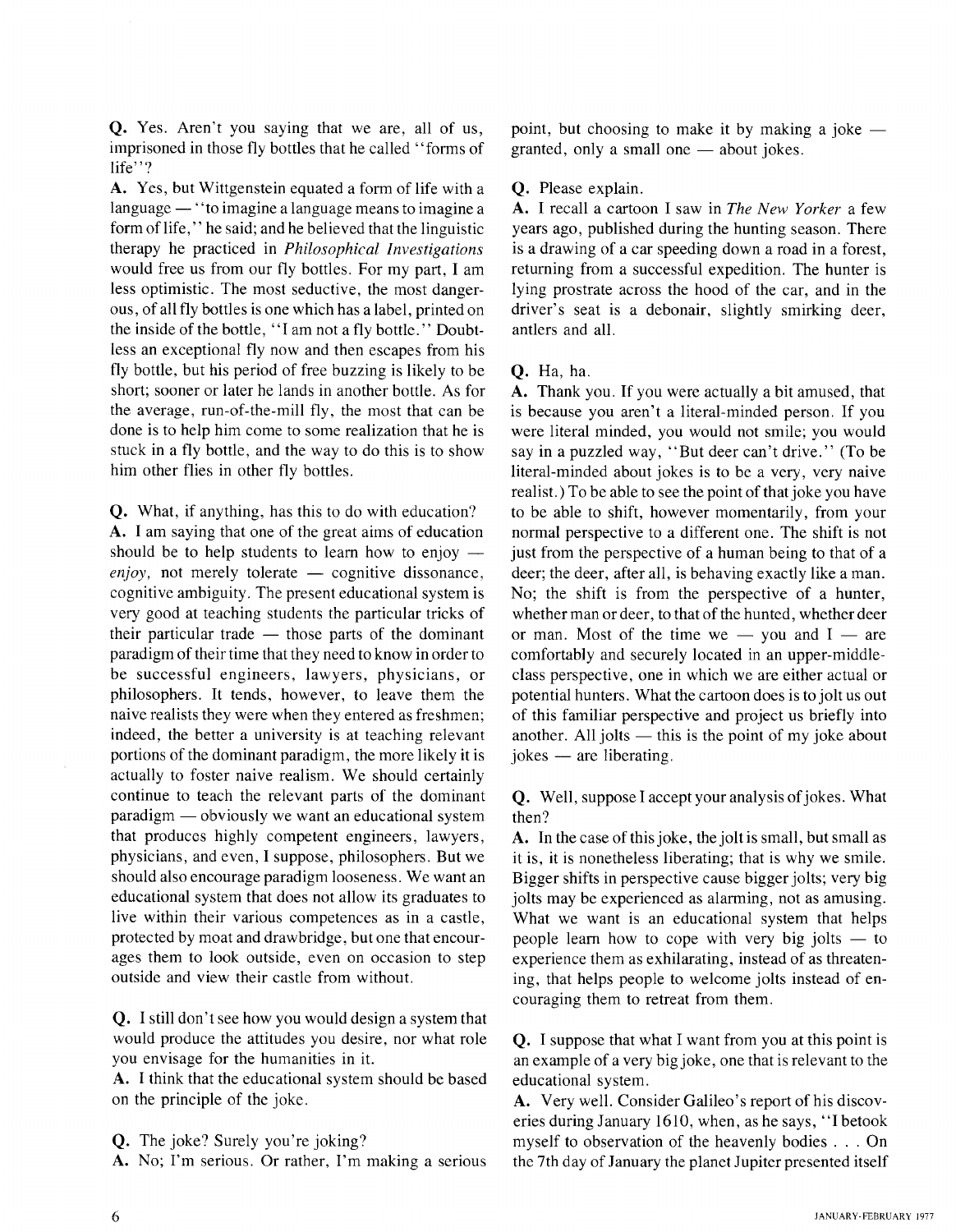to my view." What he saw that night was this  $-$  two pinpoints of light just to the left of Jupiter and one to the right:

## \* \* 0 \*

On the 8th he saw this:

## <sup>0</sup>\*\*\*

On the 10th (the 9th was cloudy and he could not observe) this:<br> $\qquad \qquad \bullet$   $\qquad \bullet$   $\qquad \bullet$   $\qquad \bullet$   $\qquad \bullet$ 

And on the I1 th this:

 $\bigstar$ ★  $\Omega$ 

Anyone who interpreted his experience from the Anyone who interpreted his experience from the perspective of the medieval world view  $-$  and that was perspective of the medieval world view  $-$  and that was<br>still the dominant perspective in  $1610 -$  would have had quite a jolt when he saw those pinpoints of light move. For what he would have perceived, in terms of that perspective, were not pinpoints of light but fixed move. For what he would have perceived, in terms of<br>that perspective, were not pinpoints of light but fixed<br>stars — fixed stars that moved. How could this be? We must suppose, therefore, that Galileo had a high tolerance for cognitive dissonance; indeed, that he even enjoyed it. When, on the second night, he saw that the ance for cognitive dissonance; indeed, that he even<br>enjoyed it. When, on the second night, he saw that the<br>pinpoints of light which shouldn't — indeed, couldn't pinpoints of light which shouldn't — indeed, couldn't — move, had nonetheless moved, he was not frightened; he was curious. He looked forward "with longing," he says, to his next opportunity to observe. How different was this reaction from that of those professors at the University of Padua who were naive realists. Imbedded as they were in their world view (which they of course did not regard as a mere world view), they knew that the pinpoints of light which couldn't move didn't move. Galileo's claim that fixed stars move was so threatening that they refused to look through his telescope.

**Q.** Yes; that was indeed a joke on a cosmological scale. The jolt was so great that it is still reverberating. **A.** And literal-minded people are still not amused.

**Q.** If I understand you, you are maintaining that, though there is an enormous difference in scale, there is no difference in principle between seeing the point of a joke or a pun and shifting from a geocentric to a heliocentric world view.

**A.** That is certainly part of what I am saying. But I am also pointing out the rather obvious but important fact that one can shift perspectives only when one recognizes that it is only a perspective that is shifting  $-$  not the world itself. That is the utility of paradigm looseness.

**Q.** Granting all that, I still fail to see how the humanities come in.

**A.** Really? I have been saying that one of the great tasks of the educational system is to make the largely invisible dominant paradigm visible, and that what is needed to make it visible is an alternative paradigm. Well, the dominant part of the dominant paradigm today is surely scientific. To isolate and to control changes in variables, to quantify, to design abstract models that have predictive power  $-$  these are ways of coping with experience that have come to seem natural, even inevitable. So much so that what cannot be handled by these experience that have come to seem hatural, even mevi-<br>table. So much so that what cannot be handled by these<br>means — what, as it were, is not in focus through these means — what, as it were, is not in focus through these<br>lenses — seems to us to be "subjective," "private," or even "illusory. " We see it, but we don't believe it, just as Galileo's colleagues saw those moving pinpoints of light but wrote them off as unreal, possibly black magic. In such circumstances it seems to me useful and important to have available a paradigm in which what is "unreal" in the dominant paradigm comes into focus. In the 17th century that alternative paradigm was the heliocentric hypothesis. Today it is the humanities.

**Q.** If I understand you, you aren't attributing any special virtue to the humanities; they are effective paradigm-looseners only because they happen to be alternatives to the dominant paradigm.

**A.** I agree that any alternative to a dominant paradigm is a loosener. When, as in the 16th century, the humanistic paradigm was dominant, the natural sciences played a useful role as paradigm looseners. But I also think that the humanities are particularly well fitted to serve as paradigm looseners. This is because it is their nature to present alternative paradigms. Take anthropology, for instance. Anthropology displays to us societies whose behaviors and whose belief systems differ greatly from Instance. Anthropology displays to us societies whose<br>behaviors and whose belief systems differ greatly from<br>our own but in which nonetheless a coherent life - a our own but in which nonetheless a coherent life  $-$  a good life  $-$  is possible, a life at least as functional for those societies as ours is for us. Take literature: *Lear*  and *Hamlet,* the *Oedipus* and the *Antigone,* present us with alternative life styles, alternative systems of value, and present them in such a way that we come to understand them from within, not merely contemplate them from without, empathize with them, even while rejecting them as models we want to follow. To understand from without, empathize with them, even while reject-<br>ing them as models we want to follow. To understand<br>while rejecting — that is precisely what I mean by loosening a paradigm; not abandoning, loosening. Take history: In contrast to anthropology, which shows us contemporary societies different from our own, history loosens our own current Western paradigm by